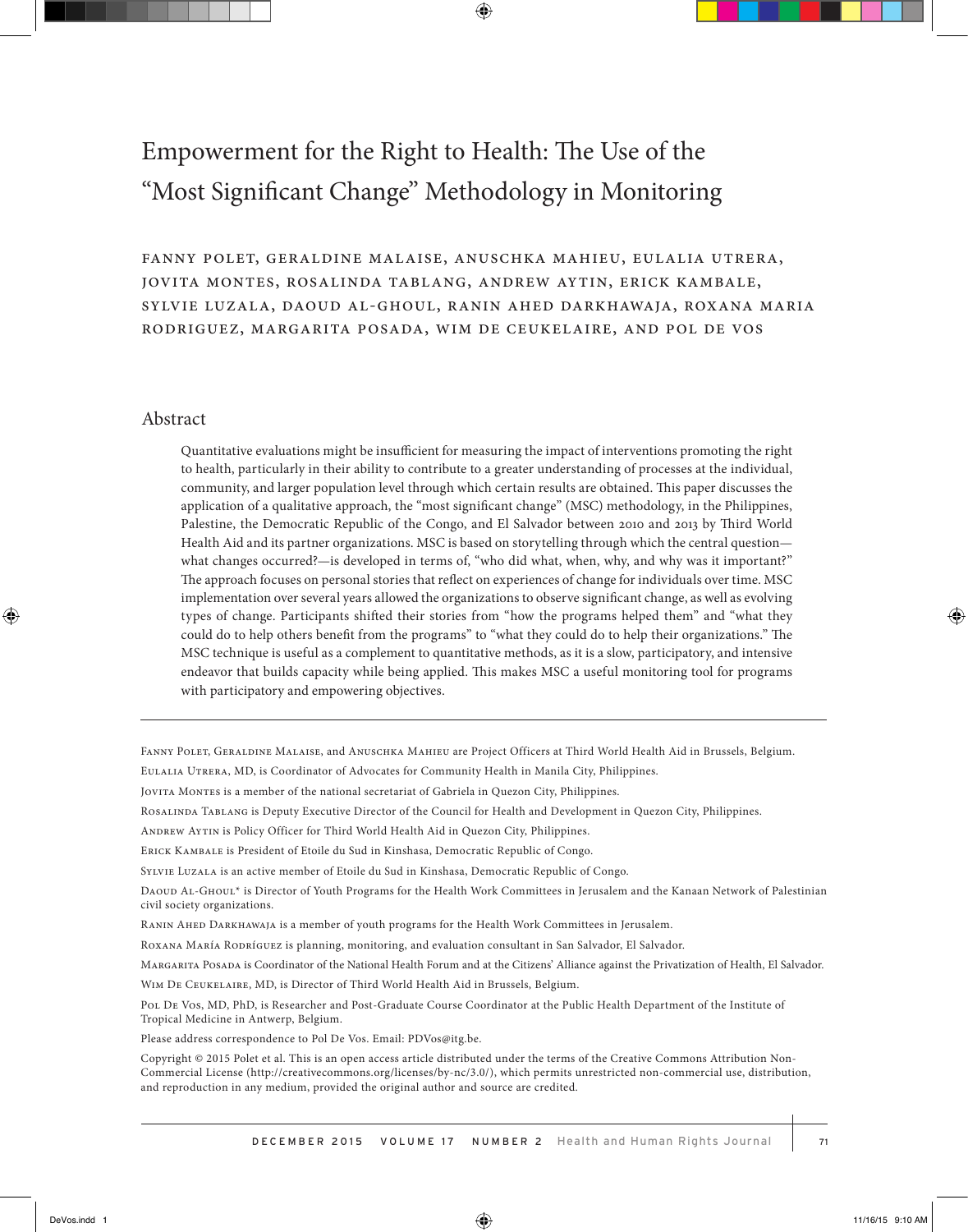f. polet, g. malaise, a. mahieu, e. utrera, j. montes, r. tablang, a. aytin, e. kambale, s. luzala, d. al-ghoul, r. a. darkhawaja, r. m. rodriguez, m. posada, w. de ceukelaire, and p. de vos / papers, 71-82

#### Introduction

Everyone has the right to the highest attainable standard of physical and mental health. But this right is under increasing threat due to growing poverty, inequality, exploitation, and war. As poverty and malnutrition threaten the health of landless farmers in countries like the Philippines, they unite to defend their rights. In Kinshasa (Democratic Republic of the Congo, or DRC), health activists organize communities to tackle everyday health concerns. In Palestine, restrictions on the freedom of movement prevent Palestinians in the West Bank from getting to hospitals in East Jerusalem, where most hospitals are. Moreover, in the enclosed Gaza strip, the health care situation is even more distressing. In circumstances such as these, health and development must be struggled for from the grassroots level. A powerful movement for the right to health can make a difference, regardless of the form that social movements may take.<sup>1</sup>

In 2009, several of the authors of this article described our experiences using people's empowerment as a strategy to improve population health in the Philippines, Palestine, the DRC, and others. We focused particularly on how our local partner organizations—people's organizations structured from the grassroots to the national level—developed strategies for mobilizing and organizing their communities around strengthening primary prevention and curative care.<sup>2</sup>

These experiences with empowering processes at the grassroots level were enriched through support by Third World Health Aid (TWHA). This small Belgian nongovernmental organization works to further the right to health and sovereign development. As a Belgian partner of these people's organizations for nearly 30 years, TWHA has ensured limited but stable financial support and has facilitated interactions and exchanges between initiatives on different continents.3 With its Congolese, Filipino, Palestinian, Latin American, and, recently, Laotian partners, TWHA focuses on addressing barriers that hinder the fulfillment of the right to health.4 Its goal is for local communities to increase their potential to organize and to collectively improve living conditions.

How can we measure the impact of interventions aimed at promoting the right to health? Quantitative evaluations and their measurable outputs can show which activities were undertaken, how many people were involved, and which changes were realized. But this quantitative information might be insufficient for understanding *how* these results were obtained in terms of behavioral processes at the individual, community, or larger population level. Our search for an additional type of evaluation process started with the ascertainment that qualitative information—essential for initiatives that focus mainly on the "software" (such as empowerment and organization) of community development—is based only on informal discussions during field visits. A broad participatory method that could ensure qualitative information gathering with(in) people's movements along a structured participatory pathway, and also through which information gathering would become part of the learning process and of the empowering and organizational strengthening objectives, was needed.

In 2009, TWHA explored the possibility of adopting the "most significant change" (MSC) methodology as part of its evaluation process.5 The main attraction of the method, which is based on stories of significant personal change, lies in the fact that it is fundamentally participatory in the data-collection phase and in the analytical process. Then, from 2010 to 2013, TWHA set up an MSC process to complement quantitative evaluation in an effort to better understand empowerment processes and their impact. This paper describes and discusses TWHA's application of MSC in the Philippines, Palestine, the DRC, and El Salvador.

# "Most significant change" methodology

MSC is based on a storytelling approach through which the central question—what changes occurred?—is developed in terms of "who did what, when, why, and why was it important?" The approach focuses on personal stories that reflect on experiences of change for individuals, highlighting personal motivations, feelings, and interpretations in the life of the individual who speaks in her or his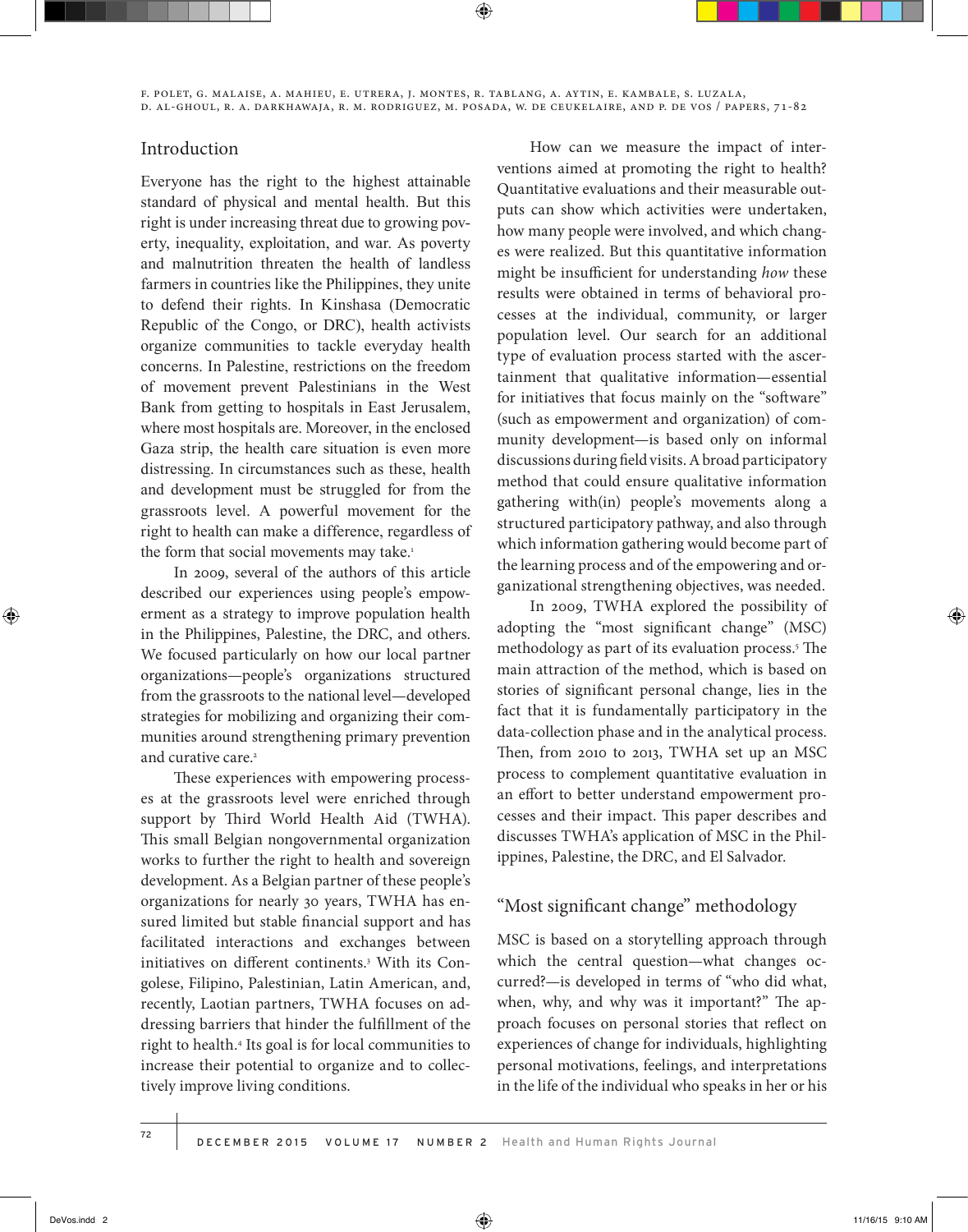own name. These personal stories attest to changes in the self-representation or self-identification of the person involved (Did my self-perception change? Did my role change through the new capacities that I acquired?); in social recognition (Do others see me in a different way, and how?); and in personal identity, professional identity, or group (and class) consciousness (Did I become part of a group?). They also reveal the type of support that an individual received (Do I feel supported? Was my role facilitated by the group or organization?) and any broader change that occurred (Did this experience change my life, and how?).<sup>6</sup>

The method undertakes a series of steps: (1) raise interest of the people involved; (2) ensure a clear definition of the domains of change in which the participants as a group are interested; (3) define the time frame of analysis; (4) collect the "significant change" stories of all participants; (5) discuss and select the most significant stories, and express why these were selected; (6) give feedback on the results of this selection process to all participants involved; (7) verify the stories, perhaps including some important additional details; (8) when possible, combine with available quantitative data; (9) evaluate the overall process of recording and selecting the stories of "most" significant change; and (10) provide feedback to the whole people's organization, from the grassroots to the national level.

Step five, the selection process of the stories at the community level, is essential. Stories are discussed and selected within the community groups, which reach consensus on the stories' collective significance and explain why they selected a particular story. In this subjective process ("reaching a consensus") of group discussion, the individual and collective impact of activities are at the center of the discussion, leading to insight on the most important changes at this local level. Steps nine and ten contextualize the stories of change in two ways. First, the participants must place some distance between themselves and the story to analyze how the process took place, how the most significant changes were selected, and whether some external influence was decisive in the selection process. This distance strengthens the value of the result because

it ensures that the method is applied in comparable ways in different settings and countries (or makes clear the differences that might exist). Second, these steps ensure that all participants get an overall view of the process and its results as part of the strengthening process of the people's organization and its ongoing initiatives.7

# How have Third World Health Aid's partners applied the most significant change technique?

After the method was presented at the 2009 TWHA partners' meeting in the Philippines, partners agreed to adopt MSC as a methodology to complement results-based monitoring, help systematize experiences, and enable exchanges between partner organizations working in sometimes very different contexts. From the start, partner organizations shared the mutual aim of using MSC as a learning and capacity-building tool. In order to harmonize the process between partners, MSC application was proposed at the level of the "activist," defined as an intermediary who links the staff of the partner organization and the communities—for example, the community health committees working with Etoile du Sud (Southern Star) in the DRC, youth leaders of the Health Work Committees in Jerusalem, and health workers at the Council for Health and Development, Gabriela, and Advocates for Community Health in the Philippines.

Five phases were proposed to operationalize the MSC process. First, a few days before the documentation of stories, a meeting was organized to explain and discuss the entire exercise without entering into technical details. Then came the "production phase" of stories by the participants: individuals could either write their stories down on paper or tell them to someone who would then document them, after which the storyteller would validate it. Next was the collective "objectivation": in a group discussion, participants shared individual experiences and had the chance to enrich (or question) certain aspects of the stories. For example, a story might be rewritten to give it a more collective dimension. Certain aspects could be verified or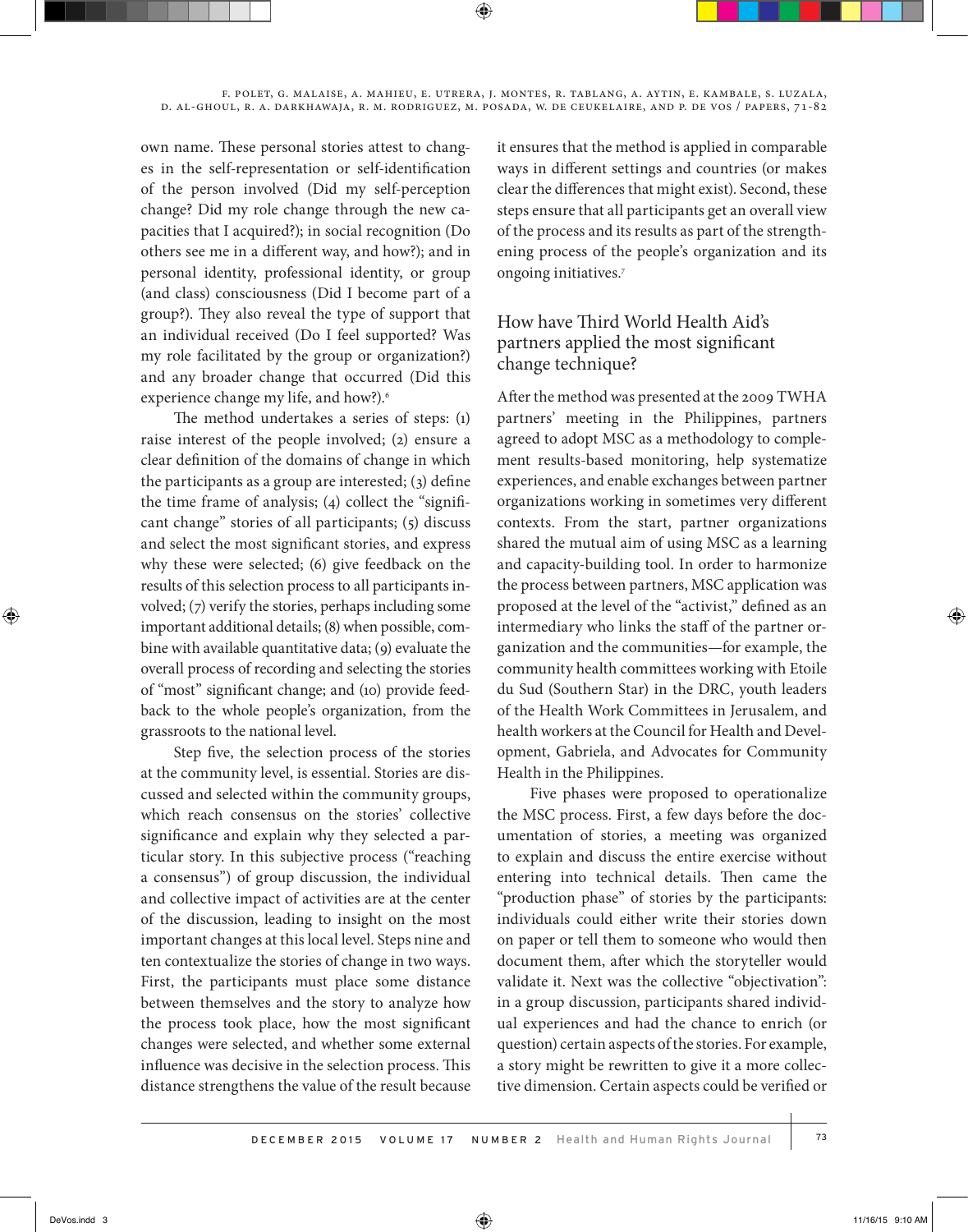detailed through a field visit or through consulting other sources. Then, the stories were discussed at all organizational levels, including the community groups, the national offices of TWHA partners, and the TWHA headquarters in Brussels. Each level identified and selected the most significant story and the reasons for its importance. During this process, the individual and collective impact of activities and organization-building were stratified, revealing insight on the most important changes at each organizational level. In the last phase, these results were fed back to and discussed in the local groups of participants. This restitution was important, as the information collected belonged to the storytellers. But even more essential was that the experience of each community was placed within the overall experience of its organization at the national and global levels.

While each story was given importance as a direct testimony of the process at the local level, the collective discussion, selection, and restitution process throughout the organization implied a raising of awareness at the local, national, and international levels on effective experiences in furthering the right to health.

The group discussions were led by an experienced local facilitator. The facilitator asked participants to tell stories about their personal involvement with activism, focusing on the changes they experienced in their personal role(s), as well as any new capacities they developed. Participants were also asked, in telling their stories, to emphasize the impact of any individual or organizational support they received and the role that it played in these changes. They were asked to relate their stories in a personal manner—in other words, "I" and "me," as opposed to speaking on behalf of a group or making general assessments of changes that took place. It was hoped that these insights would offer a better understanding of unexpected outcomes or "veiled" effects in the personal educational and empowering processes, providing information about the "molecular" level of empowerment—that is, at the individual and community level—and revealing not only positive but also difficult or uncertain experiences. At the international level, the MSC

process was expected to facilitate the exchange of information and experiences between partner organizations and to document actions and results useful for communication among countries.

In 2010, TWHA tested the method with a number of local partners, with encouraging results. Remaining questions and potential improvements were highlighted (for example, it became clear that partners' understanding and concrete application of MSC varied and had to be streamlined). This preliminary test-drive was essential for building a broader perspective of the use of MSC, for it offered insight into how TWHA should accompany its local partners in this exercise. In addition, observations provided by external experts allowed TWHA to clarify its expectations and to optimize the whole process. Both the test-drive and these external observations allowed TWHA to draft guidelines on how to systematize and harmonize the MSC process among its local partners. From 2011 onward, it developed and applied a more systematic MSC monitoring strategy, and in 2012 and 2013, it conducted field exercises.

## Results

TWHA and its partners used the MSC technique in the Philippines, Palestine, the DRC, and in El Salvador. In the Philippines, participating organizations included Gabriela, the Council for Health and Development, and Advocates for Community Health. In the DRC, they included Etoile du Sud. In Palestine, they included DRC Health Work Committees. And in El Salvador, participating organizations included the Citizens' Alliance against the Privatization of Health and the National Health Forum. The examples discussed below do not represent a comprehensive evaluation of the mentioned interventions. (A comprehensive evaluation should include a selection of stories from all organizational levels and a discussion of their role in affecting the organization's planning at each level.) Instead, in this paper, we try to illustrate the way MSC has been used and the type of results it offers. We present stories from different places, organizations, and periods to illustrate the method's usefulness for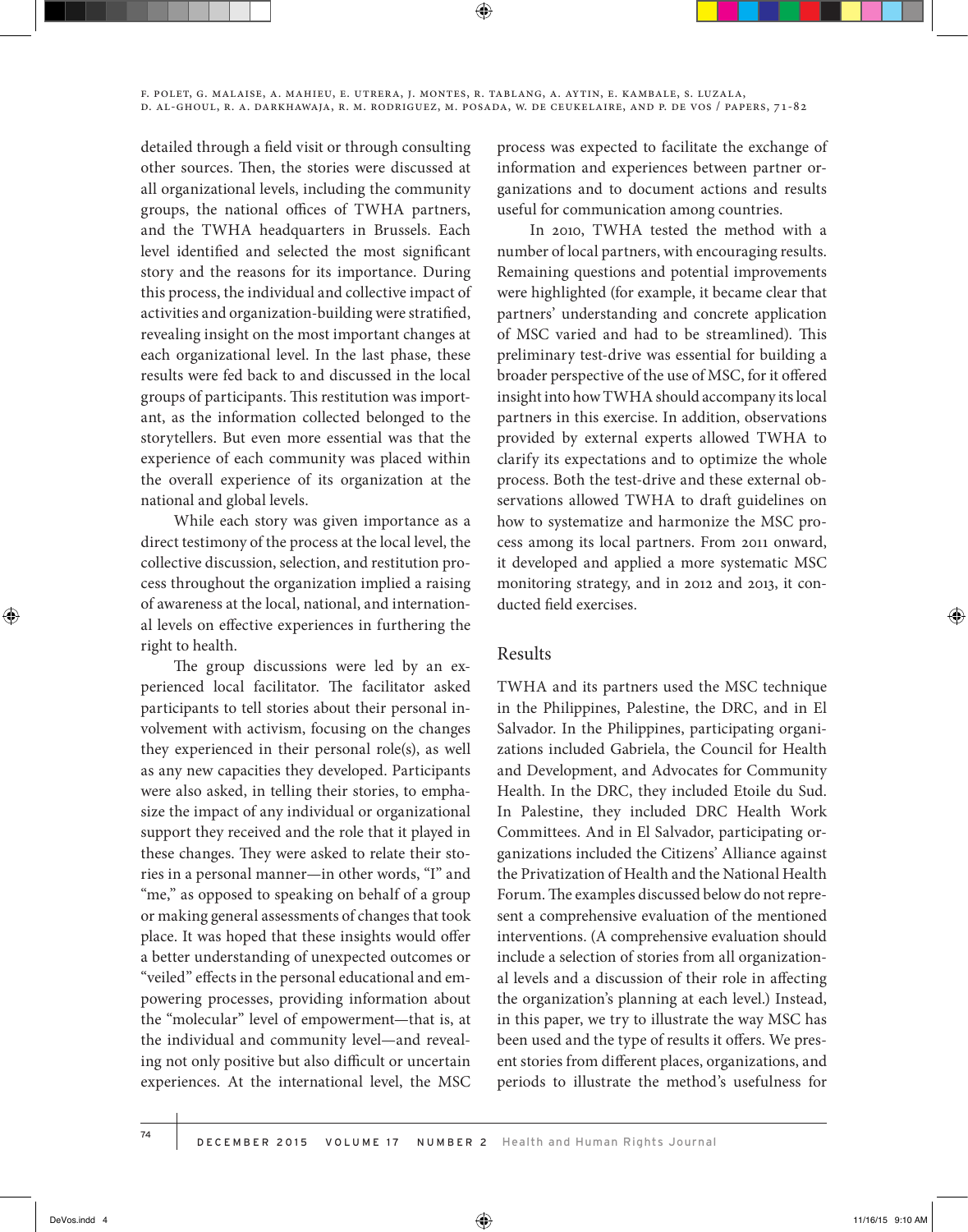evaluating processes and qualitative outcomes that cannot be put in figures.

The following presentation of the stories is organized along four domains: technical training, personal development, strengthening the link with the community, and organizational development. Most of the testimonies placed emphasis on one domain, while linking it to others. In the discussion after each testimony, we sometimes add contextual information to better illuminate the ongoing organizational process. This contextual information is based on our own personal experiences with these projects.

## *Technical training*

Advocates for Community Health is active in remote regions of the Philippines, where people's access to health care is limited. Malaria and other tropical diseases like schistosomiasis and filariasis are still highly prevalent. Fe, an MSC workshop participant, recounted the changes that she experienced:

*I have learned many things from the seminars given by Advocates. We were taught how to determine different types of illnesses, especially malaria. Because of the training, I was able to help a child suffering from malaria. At first, the family did not know that the child had malaria. When I saw the child, I immediately advised his mother to go to the barangay microscopist because I was sure that all the symptoms of malaria were experienced by the child. After the blood examination, it was found out that indeed the child was suffering from malaria. The mother thanked me for that. I was also thankful because the trainings made me help others. Because of Advocates, I have experienced big changes in myself. How I wish that I learned all these things earlier, when my children were still little. In fact, all of us in the family suffered from different illnesses, but now because of the trainings, no one is suffering from any illness anymore. My trainings on herbal medicines have helped a lot.*

*The most important change in our organization is that all of our members are actively involved in health services in our barangay. In fact, when a medical mission was held in the barangay, we were asked by our barangay captain to facilitate the activity. All of our members were there to help. Some were tasked to get the blood pressures of the pa-* *tients, others were assigned in the registration and distribution of foods. We were all very happy at that time because we felt that we were like brothers and sisters, ready to help each other and share whatever we can. After the medical mission, our barangay captain personally thanked us for the voluntary work that we did. This experience showed how far our organization has gone already. Our members show strong commitment to make our organization more stronger. I hope that in the coming months we can recruit more members*. 8

Fe's story illustrates the first step of empowerment in a community. When staff from the Advocates for Community Health arrive in a village, they invite residents to participate in trainings on how to prevent and diagnose parasitic diseases. The trainees, mostly women, become health workers who practice in their community and sometimes even in neighboring areas. Their opinion is sought out and respected. When they are unable to treat a patient, they refer the patient to the nearest hospital, where they try to facilitate the patient's entrance and treatment.

The second part of Fe's story tells us more about the organization she is part of. Her involvement is high, and she is proud to be part of a community that helps fellow residents. The technical skills she acquired helped her gain confidence and find a place in her community.

Fe's story was collected at the beginning of TWHA's three-year program. Because MSC stories are collected every year in the same community, we could observe that the health workers in Fe's village, Simpokan, are now united against injustices they face on a daily basis. They are not just substituting for the government's negligence but also reinforcing the people's organization of their community and using it as leverage in their discussions with local government officials. United, they have an impact on their community by negotiating more funding for their local clinic, securing medicines to treat malaria, managing a communal herbal garden (for herbal medicines), discussing the privatization of their local hospital with local authorities, and denouncing the harmful effects of large-scale mining projects in their regions.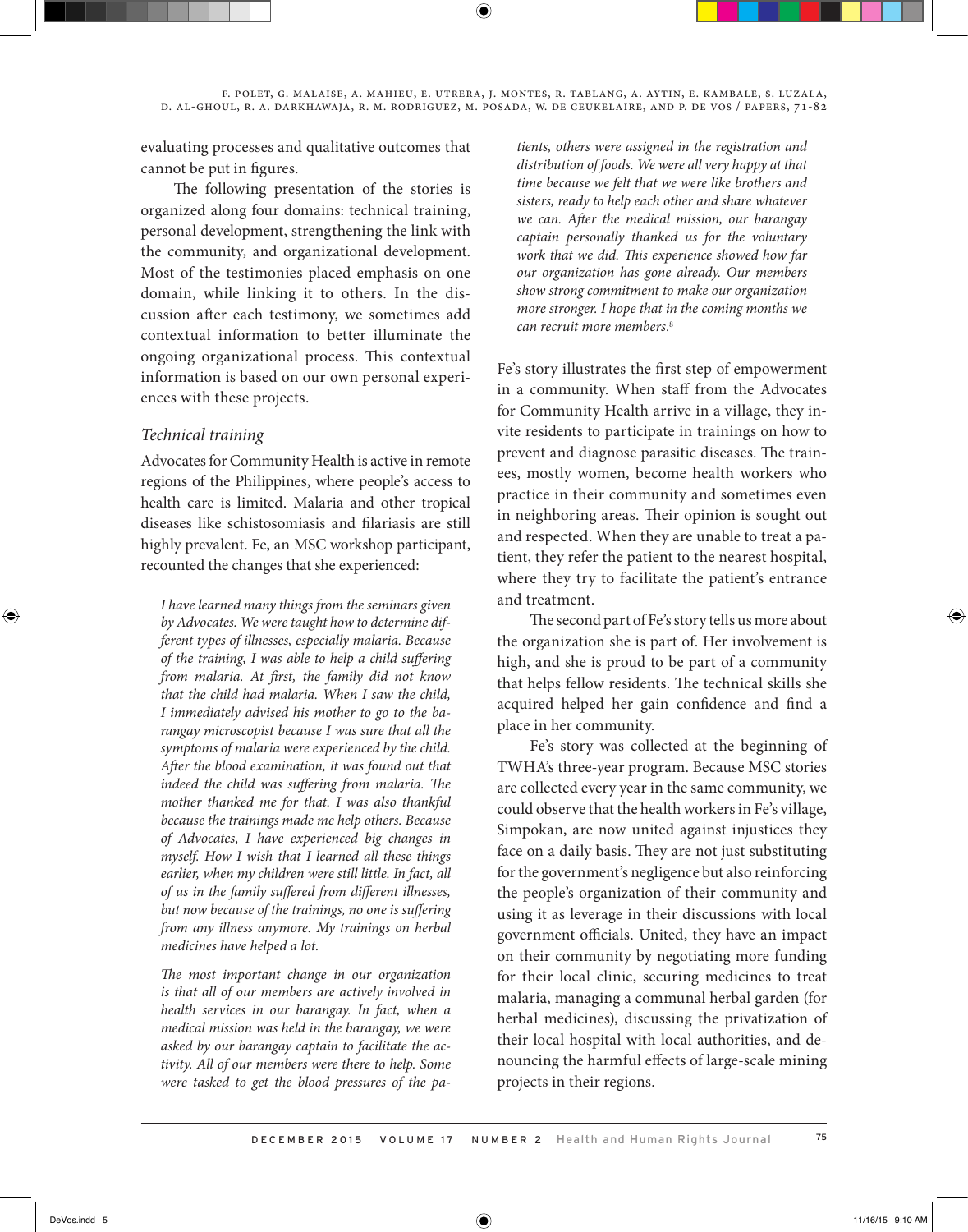f. polet, g. malaise, a. mahieu, e. utrera, j. montes, r. tablang, a. aytin, e. kambale, s. luzala, d. al-ghoul, r. a. darkhawaja, r. m. rodriguez, m. posada, w. de ceukelaire, and p. de vos / papers, 71-82

#### *Personal development*

Formed in the late 1980s as a grassroots organization of health professionals providing health services to Palestinian people in need of care, Health Work Committees is active in Jerusalem and the West Bank. More recently, it has also begun to work with youth in response to the gradual demoralization among this population. Khaled is a university student in Jerusalem volunteering with Health Work Committees:

*Before, I was very shy. I had only two friends at the university. During the training I was leaving each session with five to six new friends, we were finishing the training and going out as a group. We now have an active social life. The activities that influenced me most were those related to communication and group building. They helped me not to be shy anymore. The documentation, training, and field visits helped me to understand the real situation in which we live, and how to have critical thinking on what we are hearing on the news or elsewhere. Now I am not shy anymore, I can express my opinion freely anywhere. The training strengthened my personality, and I became more active in the university and joined the election of the student council. Now I'm the head of the student council*. 9

Khaled's testimony shows the positive impact that the Health Work Committees had on his self-esteem, communication skills, and sense of responsibility. His story is representative of the organization's efforts with youth. After Health Work Committees worked for three years with Khaled and his peers, the youth decided to create their own movement (which still enjoyed support from the organization's youth coordinators). Their movement, known as Tawasul, is composed of 17 local groups in Jerusalem. Leaders from each of these groups meet every month to strategize. Tawasul organizes workshops and shares information with youngsters on different subjects, including Palestinian history, communication skills, life skills, violence against women, children in prison, and political prisoners. It also builds bridges between the Palestinian youth of Jerusalem, the West Bank, refugee camps, and Gaza. The Palestinian identity is indeed divided

because of the walls and the difficulties in traveling between the highly fragmented Palestinian territories, but sharing the same goal in life helps them find the courage to fight for their rights.

In the Philippines, Gabriela is a women's mass movement that has been active for 30 years. Many poor urban areas do not yet have people's organizations. In these circumstances, Gabriela organizes free medical consultations for the community, which, in addition to attending to residents' health needs, allow Gabriela to become familiar with the population and identify those residents who might be interested in becoming health workers. Gabriela then organizes training sessions to develop the skills of these future health workers, who frequently go on to form health committees. These committees often play an important role in people's organizations that represent the community. Emma is one of these residents who was trained as a health worker:

*The campaign that we are leading has trained me how to become a leader. What I needed to improve in my person is to have more self-confidence. Through the organization, I was able to deal with other powerful people (those in the government). I became courageous. As a woman leader, I was able to help in the formation of fisher folk organization in our community. I also learned to speak out in meetings to express my views and standpoint.*<sup>10</sup>

Emma's story underlines that empowerment is also a matter of courage. She is now able to debate with local politicians and to defend the interests of her community.

#### *Strengthening the link with the community*

Active in Kinshasa, Lubumbashi, and Goma in the DRC, Etoile du Sud seeks to organize local populations around the right to health. The MSC stories collected in these cities revealed a sense of fatalism among communities: "You never know whether water and electricity are coming or not, you never know." $n_1$  The concept of rights is foreign to them, but Etoile du Sud is gradually transforming this attitude by working on issues that are essential to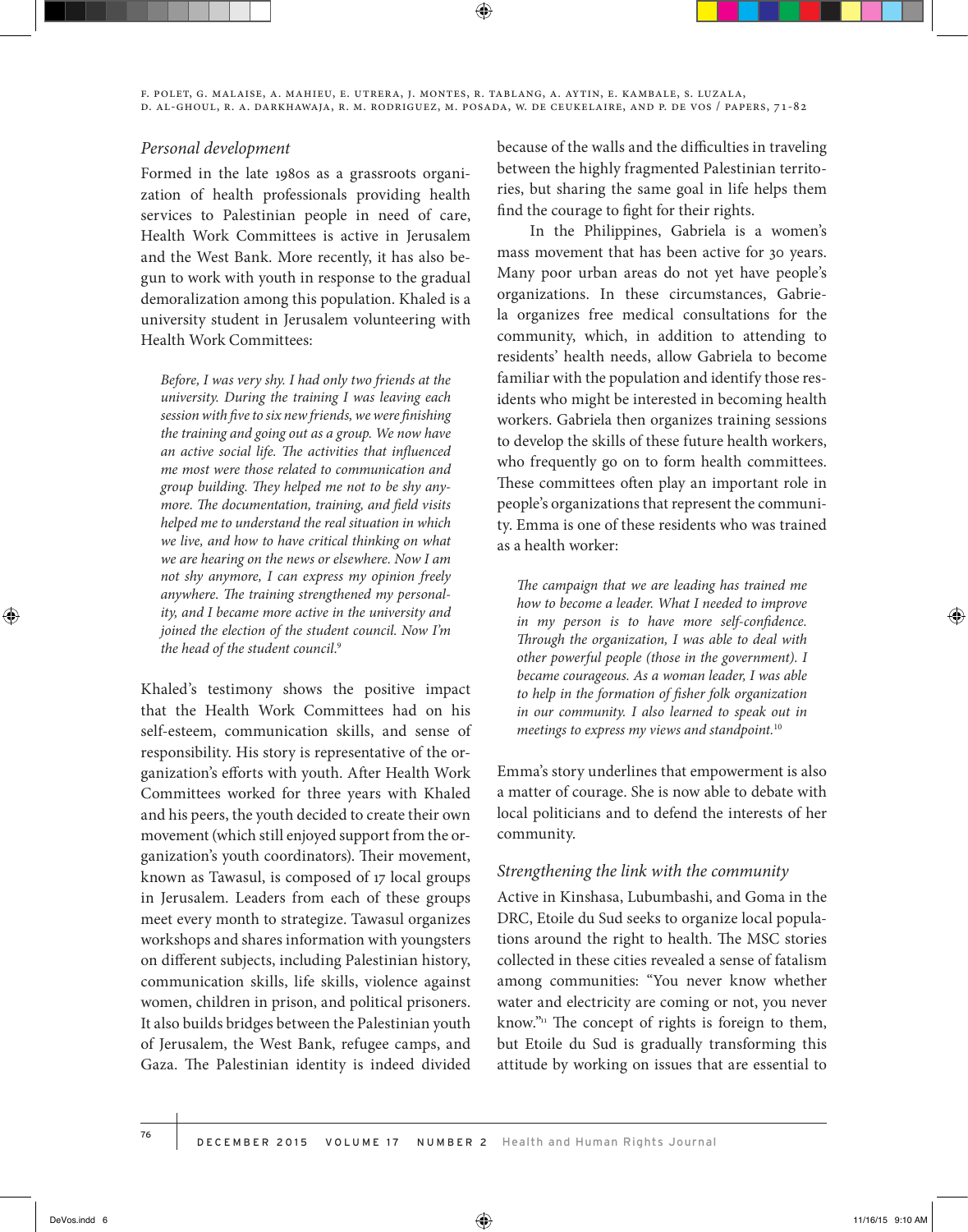communities, like hygiene and water, and by placing these issues in an explicit human rights frame. This, in turn, serves as a basis for community organizing toward claiming these rights. Fidel is now an active member of Etoile du Sud in Kinshasa:

*It was after training sessions for health brigadiers organized by Etoile du Sud in our neighborhood that I began to realize the work they were doing on the ground, when they went door to door to collect household garbage. It appealed to my conscience above all by the fact that these young people were doing this work as volunteers. It started to bother me not to clean my parcel and since then, it has become my everyday concern.* 

*In our people's health committee (PHC), we have a lack of clean water, erosion is threatening the neighborhood, and there is a lot of insecurity. But after various sessions on self-management initiated by the PHC in our community, erosion control was clearly identified as the biggest concern. The population felt powerless in front of the threatening. But now my neighborhood, and especially members of the PHC, mobilized as one man to try to stop this scourge that threatens our neighborhood.*

*They organized themselves, some brought empty bags, others went for sand, while others provided labor, while mobilizing for a more permanent solution by the authorities. It is reassuring to see the population adopting a different behavior towards the passivity that characterized us*. 12

In Fidel's story, the mobilization on cleanliness provided a good entry point for broader change in the community. His testimony shows the potential for change at both the personal and the community levels. His story evolves from one of indifference to one of sustained engagement. The volunteer work is a trigger for this change. As Fidel's story reveals, the ideological struggle against "each for his own" is important and can be a guiding thread in the actions and training of activists, not only with regard to their personal development but also with regard to community organizing.

Fidel's story also illustrates the different steps of empowerment: first, identify the problems; second, take action at the local level to solve some of the most urgent problems; and third, analyze, as a

group, the root cause of the problems and address them as an organization.

#### *Organizational strengthening*

In the Philippines, Inday recounted:

*Last year, I didn't know yet how to help or facilitate women who are abused, but now I already know how and what is needed to be done to be able to fight for the rights of the people.*

*In the past year, I have especially grown in my outlook toward society. I have grown in the change of my personal attitudes and my views on my personal ambitions in relation to the situation as a whole. In particular, I have grown as an activist, more determined to organize communities and to support change.* 

*The growing strength of Gabriela has helped me grow and vice versa. From a part timer I have become a full timer, from an individualist I now serve the people. This is my most significant change.* 

*The most significant change that I saw is the organization of the people, and the better understanding of the people of their present situation and why we need to act on common interests. Gabriela is truthful with helping the people in need*. 13

As mentioned earlier, Gabriela is a women's organization that defends the rights of women in poor urban and rural communities. Inday's story illustrates what an organization is capable of achieving as a united actor. People in poor communities usually lack the opportunity to claim their rights before local authorities. Through an organization that represents their community, they have the chance to be heard by these authorities. Inday realized that people have common interests and that the best way to defend these interests and rights is to organize people.

The People's Health Movement in Latin America, instead of using MSC directly as an evaluation method for its own work, promoted the method to strengthen the monitoring and evaluation capacity of the Foro Nacional de Salud (National Health Forum) in El Salvador. The National Health Forum is a social and community movement resulting from 12 years of struggle by various social and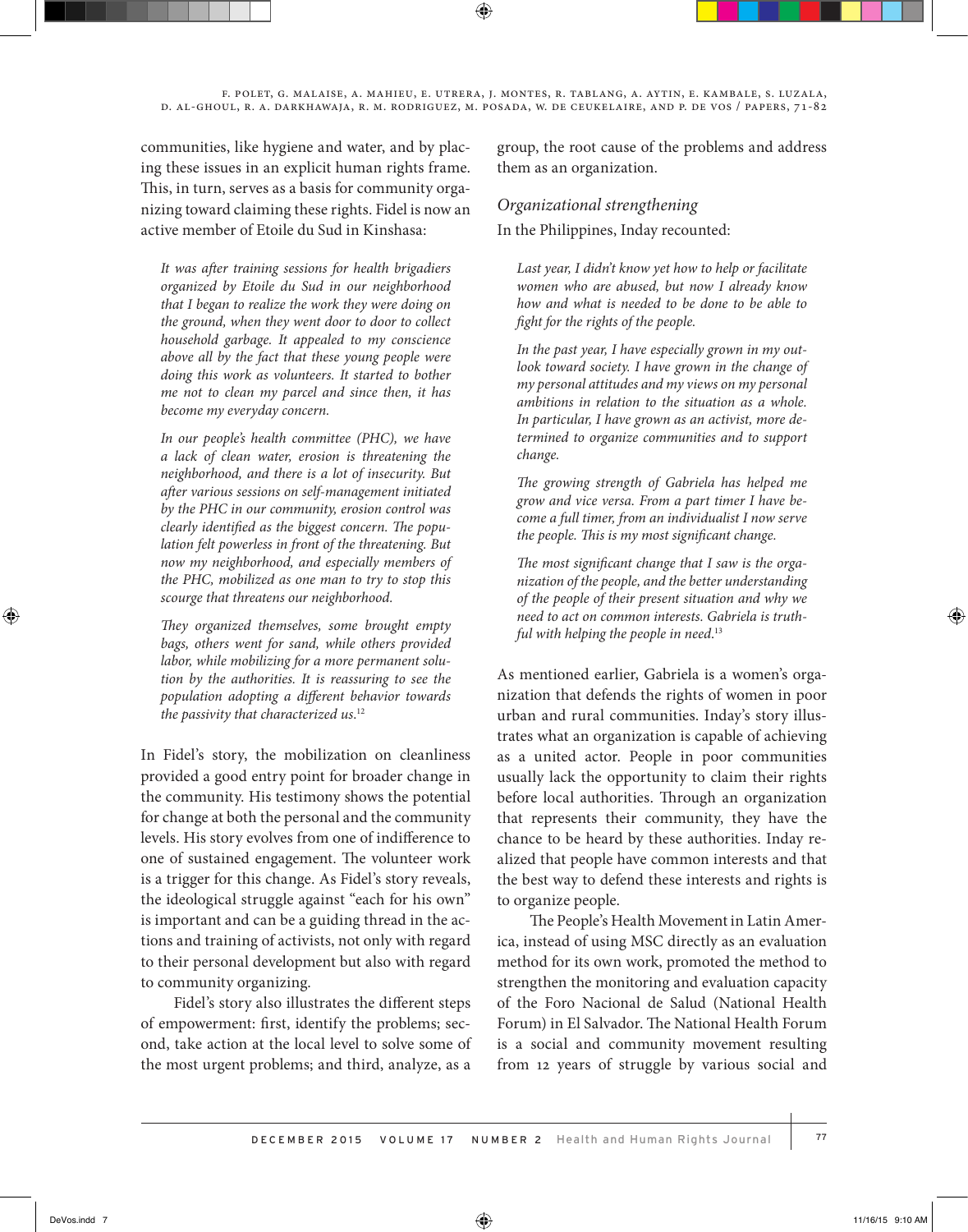community organizations to ensure the right to health. Created in 2010 after the election victory of the Farabundo Martí National Liberation Front, it acts as an interlocutor between civil society and the Ministry of Health. With the assistance of an external expert, the National Health Forum organized an MSC training workshop in October 2011 to help its facilitators learn how to use the method in their communities. The workshop was set up as a practical exercise. Using MSC for collective reflection about health reform and the national mobilization campaign for a new medicines law, the organization came to the conclusion that while it had carried out many protests, their political and social impact had been limited. Although the organization's mobilization skills were strong, its analyses were evaluated as too superficial. The MSC also revealed the National Health Forum's lack of unified action proposals within an integrated global strategy.

The movement decided to concentrate on a campaign for the transparent and efficient use of public finances and the adequate financing of social needs. The demand for fiscal reform became central to nationwide mobilization in the communities. This unified action and organization-building eventually played a role in mobilization for the presidential elections of March 2014, in which the people's movement campaigned for the popular Farabundo Martí National Liberation Front, more than 20 years after the peace agreements of 1992.<sup>14</sup>

The report that the National Health Forum submitted to TWHA contained information that had already been processed, and it presented the most significant changes by theme discussed. TWHA was unable to obtain copies of the written testimonies or information on the empowerment process within the organization.

Nevertheless, even though the illustration of the use of MSC by the National Health Forum did not correspond to what had been assigned, we consider this case worth mentioning because the method continued to be used to guide meetings in which the National Health Forum reflected internally on its work with community leaders. Our partner, the People's Health Movement, reported that the

MSC workshops had greatly benefitted the National Health Forum's organizational strengthening.

## Discussion

#### *Use of the methodology in the different regions*

Between 2010 and 2013, most of our partners thoroughly applied the MSC method, gradually increasing their appropriation of the technique. Nevertheless, implementation was diverse.

In the Philippines, the method was applied during three consecutive years in the same local branches of three partners (Gabriela, the Council for Health and Development, and Advocates for Community Health), always in a well-organized branch and in one facing difficulties with progressing. While concentrating on changes from the previous year, the consecutive exercises showed evolutions over a longer period. They also permitted facilitators and participants to fully appropriate the method. The partner organizations considered MSC to be a successful tool for their learning process, stimulating them to collectively analyze their commitments and roles. For the local staff, MSC became an exercise in listening, which revealed significant and diverse viewpoints and showed them concrete changes in the lives of community activists. In the Philippines, we see a clear evolution in the content of the MSCs over time, from changes at the personal level to evolutions in community organization to the strengthening of the people's organizations.

In the DRC, the MSC technique was used mainly as a qualitative evaluation method. Notwithstanding Etoile du Sud's increasing experience over time, the organization required continued external support to ensure further improvements. While Etoile du Sud remained doubtful of the usefulness of this method for its internal monitoring, the stories collected were nice illustrations of the results of the organization's activities in Kinshasa's neighborhoods.

In Palestine, the method monitored the Health Work Committees' youth program in 2012 and 2013. Participating youth testified that the exercise was not easy for them. Their difficulties in expressing themselves might be linked to cultural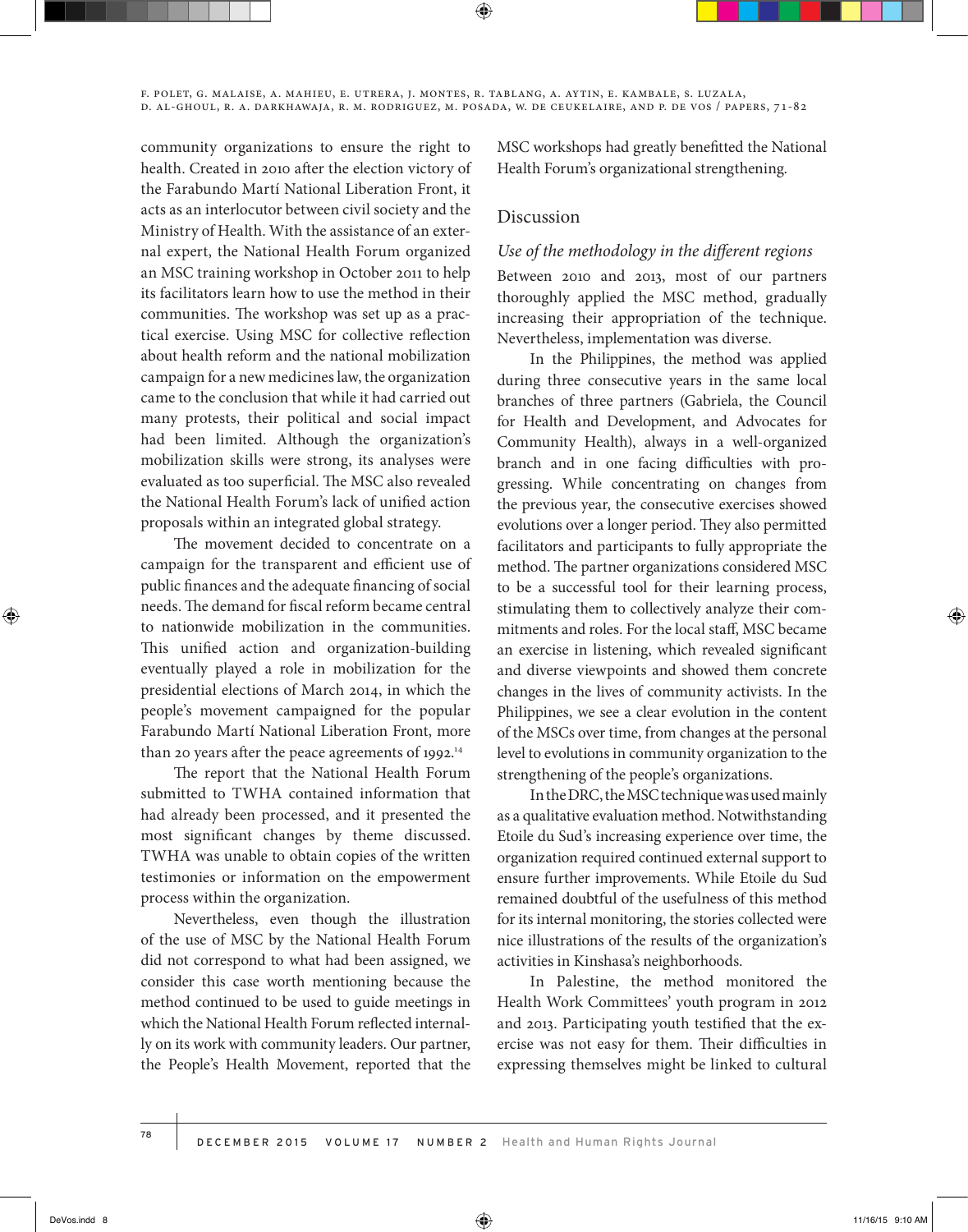elements: "We don't like to talk about ourselves." Nevertheless, participants were positive about having been triggered to explore their commitments and roles within the movement.

Applying MSC in Latin America was difficult. Since the People's Health Movement is a network and not an organization, it was not possible to use MSC at the same intermediary level between the organization's staff and the community. The movement's partner organizations were motivated to invest time in evaluating mainly their own actions, not those of the network, as illustrated in our description of the National Health Forum in El Salvador. At the same time, however, the People's Health Movement promoted the technique to strengthen its own monitoring of the local organizations.

Finally, for TWHA and its partners, MSC stories are useful not only for qualitative monitoring and evaluation but also for exchanging experiences among partners, for collective planning, for accountability reports to institutional and individual funders, and for dissemination to the general public. The built-in short feedback loops encourage self-evaluation and therefore contribute to capacity development.

## Collection process

The process of collecting and selecting MSC stories is time-consuming and requires human and material resources. At the same time, it is, in itself, a process of group reflection and capacity-building. Before the storytelling starts, it is essential to discuss and identify the domains of change that should be documented.

Nevertheless, we did not succeed in achieving a uniform application of the methodology. In some cases, the qualitative monitoring received more attention, while in others capacity-building was at the center of the exercise. But if results of a qualitative evaluation are to be used mainly to serve the needs of the local organization in improving its functioning, we should accept that one or some objectives may receive more attention than others in a certain phase of organizational development.

Initial MSC exercises should be set up on a small scale and, if possible, with the help of an experienced facilitator. This helps ensure that the concepts and methods become known by different staff members, who can then facilitate the exercise within the organization. The training of facilitators aims to strengthen their listening skills during interviews and their ability to help storytellers better develop their stories by asking the right questions.

Facilitators can be local staff, volunteers, or leaders of the organization at the national level. They may also be hired externally. In Palestine, internal facilitation was used because it was seen as supporting capacity-building within the team. In Latin America, the first option was to invite an external facilitator, after which trained members of the organization took over. In the DRC, after the first try with an external facilitator was not convincing, a training of local facilitators was set up. In the Philippines, which had the best results, facilitation was conducted by the TWHA country coordinator, who was trusted by local groups but also sufficiently removed to be able to accompany the process as an outsider. These experiences show that sufficient flexibility should be embraced in order to find the most effective arrangement in terms of the facilitator's skills and knowledge of the method, as well as in terms of participants' trust in the facilitator.

The groups from which stories were collected varied: in the Philippines, 10 people were brought together for focus group discussions; in Palestine, smaller groups were used; and in the DRC, stories were collected through individual interviews. Proper instruction of participants is paramount to ensuring a smooth process. In newly organized communities in the Philippines, MSC participants tended to select the stories of their leaders as the "most significant." In this initial stage of community empowerment, such a leader-oriented tendency is strong (especially with leaders who are articulate and confident). To help counteract this bias, "blind" sharing and discussion was organized for future sessions, in which numbers instead of names were used to identify the authors of each story. This proved a good adjustment to the MSC exercise.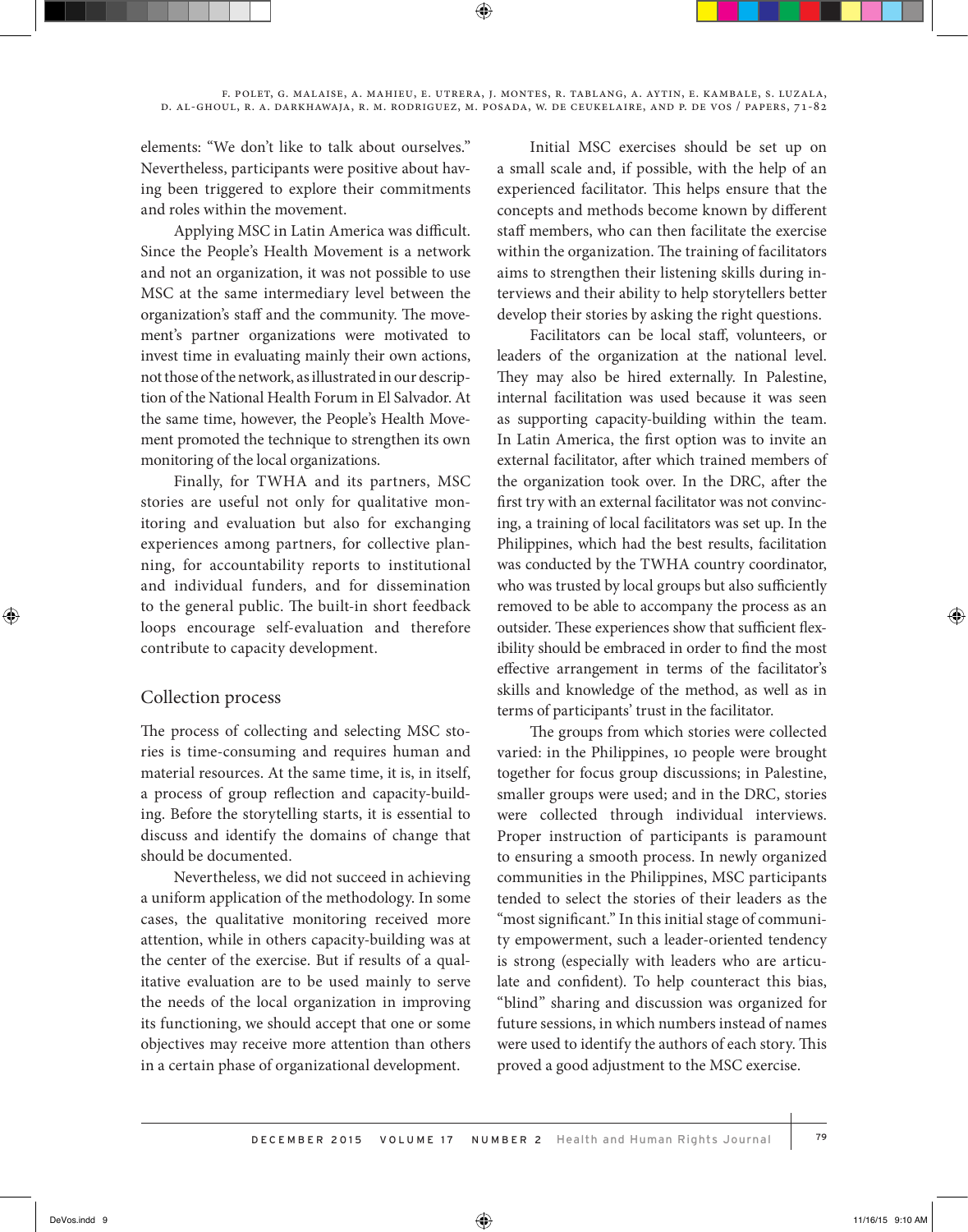During the presentation of the stories, there were times that a listener would ask questions or add an anecdote to confirm the story while the teller was talking. While the listener might seem to interrupt the teller, it never disrupted the process; instead, it made the sharing more intimate and interesting. Such sharing was helpful in gathering more information about the strengths and weaknesses of programs, which do not always surface in formal assessments. Nevertheless, flexibility is needed to adapt to different socio-cultural circumstances. In the DRC, for example, some women had difficulties relating their experiences in front of a group, particularly if men were present. Therefore, Etoile du Sud decided to conduct individual interviews in which a woman was the facilitator. In Palestine, youth were initially reluctant to talk about themselves. However, during the exercise, their attitude evolved, leading to growing openness. At the end of the process, some of the participants were even willing to participate in a small video compilation on their significant change stories.

Documentation is a complex part of the MSC process. In the different approaches that were tried, participants revealed much more than they put on paper, even if well prepared. Writing is a difficult exercise. "The ball-pen weighs heavier than the plough," as most peasants would say. Even when someone helps write down the story, the problem is not completely solved. At the time of sharing, much more is told; participants inspire one another. Therefore, it is important to help the storyteller to complete her or his story based on new elements that were expressed during the sharing. An alternative method—not used in our experience—could be to record this moment of sharing to fully document the stories (with the storyteller's direct participation and agreement).

Moreover, certain stories required additional exploration in order to better understand how change occurred and how the change evolved.

By applying the MSC method each year in the same groups (with, if possible, the same participants), we could analyze the evolution of those groups through the information highlighted in

their stories. This allowed changes over a longer period of time to become clear.

#### *Evolution in the stories*

The stories give an indication, particularly in the Philippines, of how these programs have effected changes over time among the members of people's organizations. Remarkably, we have observed an increased level of awareness and commitment among the participants, which we had not observed or measured using the standard evaluations.

In the first two years, participants testified mainly on how these programs had become relevant in their individual lives—in other words, how the programs affected their sense of place within the community. By 2013, participants had increasingly shifted their stories from "how the programs helped them" and "what they could do to help others benefit from the programs" to "what they could do to help their organizations." Different local activists explicitly expressed the process they went through and summarized in their stories the gains they achieved within themselves, the community, and the organization.

#### *Comparison to other experiences*

We found one other MSC-evaluation document, produced by the Belgian organization COTA.15 The document's analysis confirms the advantages of MSC as a flexible and adaptable method that ensures the full participation of stakeholders. The technique can be used for different purposes: monitoring, internal and external evaluation, communication, and so on. The document also notes that MSC allows for the identification of personal (and group) evolutions that are considered to be important by the actors themselves. Therefore, MSC is relevant for describing changes and evolutions in perception and behavior. In terms of the advantages of MSC, the main difference between our analysis and COTA's document seems to be that COTA did not observe the important shift in the type of reflections over the years, from *personal* significant changes to *community* and *organizational* changes.

As COTA's document notes, one of the biggest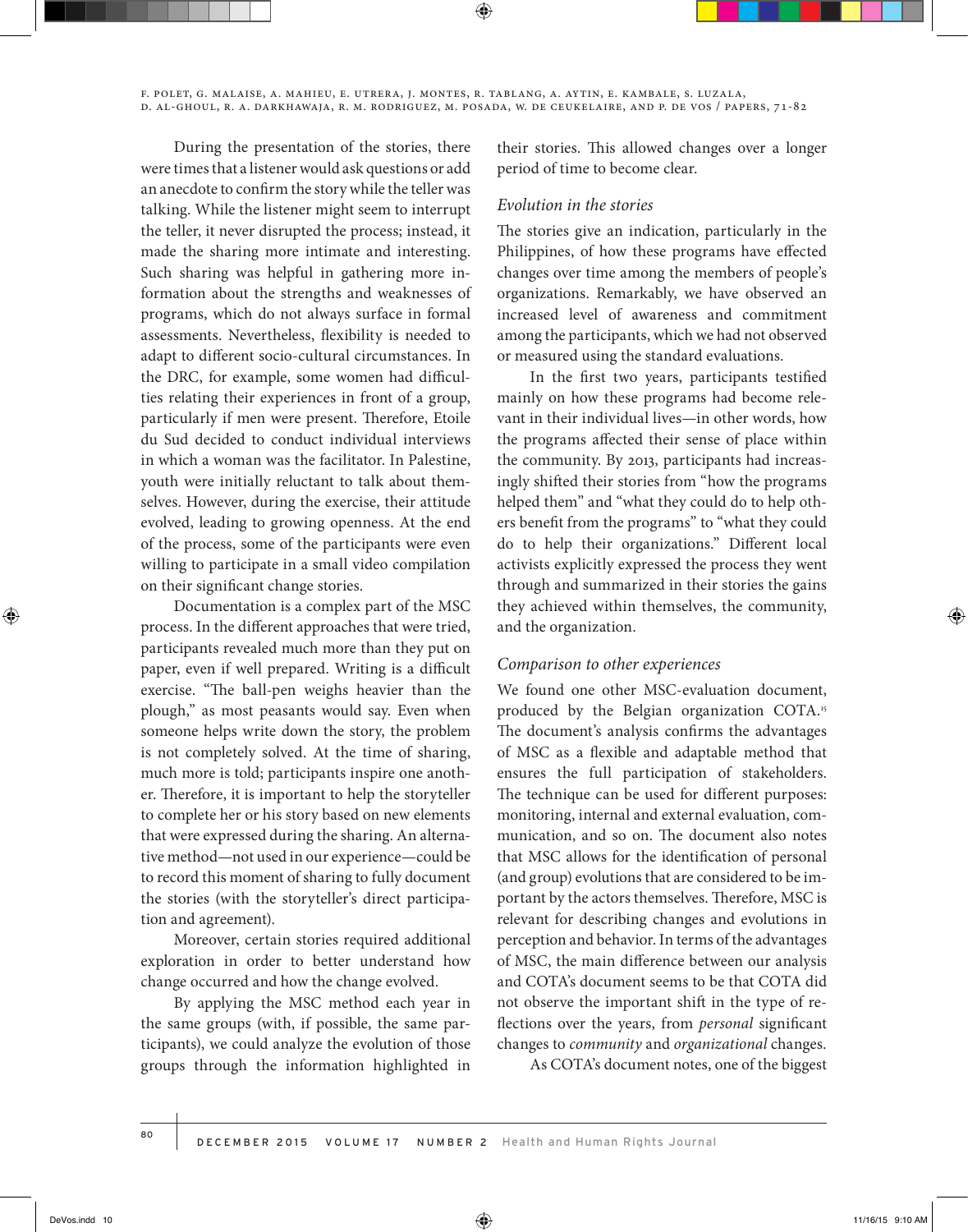limitations of MSC is that it can be time-consuming. From a purely technical evaluation perspective, this might be true. But MSC is not merely an evaluation method. Our experience stresses that MSC, as a recurrent method of self-evaluation, can become an empowering instrument for participatory planning and for intermittent evaluation of the empowering process in an organization. In this sense, this time is well-spent. Further, while COTA's observed risk of subjectivity (selecting only the positive stories) is real, this risk can be alleviated through adequate facilitation. The document also mentions that negative stories might lead to tensions, which in a participatory evaluation might be difficult to handle. In the experience of TWHA and its partners, this issue has never been mentioned. Nevertheless, the Salvadoran story shows how a negative experience, collectively analyzed with this methodology, can give rise to new opportunities for capacity-building.

COTA's last consideration is that the small number of stories might be exceptions and not representative of the general picture. This underscores the need to combine MSC with quantitative elements and to organize collective discussions of the individual stories, analyzing whether experiences are shared or exceptional. In both cases, lessons can be drawn to understand circumstances and dynamics of success.

## Conclusion

This MSC exercise in four different regions of the world enabled TWHA to strengthen its ability to set up an extensive and flexible evaluation process. While the collection and analytical process was adapted to each cultural environment, it followed the same pathway. Also, partner organizations found important points of comparison in their work toward strengthening empowerment around the right to health. The process of MSC implementation over several years, with the participation of the same storytellers, allowed TWHA to observe significant change—and evolving types of change—over time.

As a methodology, MSC is far from perfect and does not intend to be. Constant self-questioning is part of the method. The technique is useful largely as a complement to more traditional methods. MSC is a slow, participatory, and intensive endeavor that builds capacity while being applied. This makes MSC a useful monitoring tool for programs with participatory and empowering objectives. A more extensive literature review comparing MSC with other qualitative methods is necessary to place this experience within a broader research context. This can surely be a topic for further research. Nevertheless, documented experiences of MSC—beyond those referred to in this manuscript—are hard to find.

# Acknowledgments

We are grateful to the community members and the staff of local organizations in all countries who involved themselves unwearyingly in this MSC process. The application of this MSC methodology was part of a program funded by the Belgian Development Cooperation.

\*Daoud al-Ghoul, director of youth programs for the Health Work Committees in Jerusalem and the Kanaan Network of Palestinian civil society organizations, was arrested by Israeli occupation military forces on June 25, 2015. At the time this issue went to press in mid-November, he had not been formally charged and was still being detained. Al-Ghoul's unlawful detention violates the Fourth Geneva Convention, the International Covenant on Civil and Political Rights, and the UN Declaration on Human Rights Defenders. In solidarity with our co-author, the authors of this paper demand his immediate release and an end to the targeting of this Palestinian human rights defender.

## References

1. P. De Vos, W. De Ceukelaire, G. Malaise, et al., "Health through people's empowerment: A rights-based approach to participation," *Health and Human Rights Journal* 11/1 (2013), pp. 23–35.

2. Third World Health Aid, *Empowerment: United for health* (Brussels: Third World Health Aid, 2013).

3. Third World Health Aid, *Synthèse du programme 2011-2013 de Fonds de Soutien Tiers Monde, "Empowerment pour le droit à la santé"* (Brussels: Third World Health Aid, 2011).

4. Third World Health Aid, *La santé, une question de*